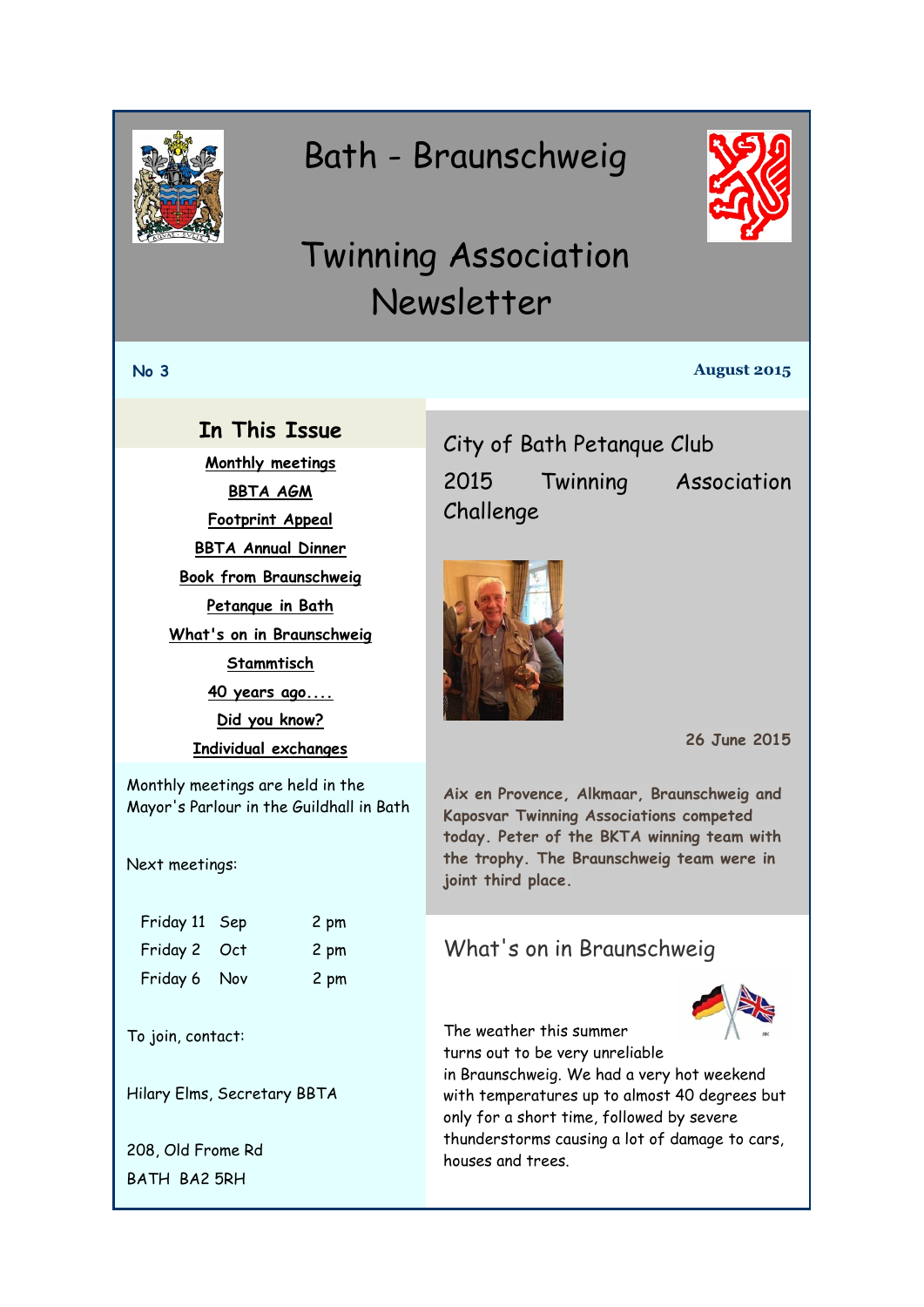#### <span id="page-1-0"></span>01225 837790

[h.elms412@btinternet.com](mailto:h.elms412@btinternet.com)

#### Quick Links

[www.bath](http://www.bath-braunschweigtwinningassociation.co.uk/)[braunschweigtwinningassociation.co.uk](http://www.bath-braunschweigtwinningassociation.co.uk/)

[www.deg-bsjimdo.com](http://r20.rs6.net/tn.jsp?f=001XEAGFezQBUQbR2PCTBDhXF9NbWPy9eLh6UtWGVUrppXfYN5BYE6Ni4ruT2F4OLqhuEC2Y8iIzfhSxgtzB3ZGNHvulB-yeDjlg2OT-F6G2qJLTK4BtmLh4oP4NrI5vrZOGl7ituYfBSFepoMwoM7JLf8Do18sZGr9kcb5-znT42c=&c=kMXo3u9cCTwIHEpJUXZ0phBJfSGtgK1-HXjLBvfDSGswaWLqICqFzw==&ch=qOimm4Bs6na3h351xX7xC_wCEk-8_YgK9jQ3Dh6WUJFBhH4xd51DSQ==)

[www.bath-alkmaar-eu](http://r20.rs6.net/tn.jsp?f=001XEAGFezQBUQbR2PCTBDhXF9NbWPy9eLh6UtWGVUrppXfYN5BYE6Ni4ruT2F4OLqhu5AqLQw5jZo74zqPEWLsqVZaBGCFf15zYFEuJhsmi0JWrQS3Jl0qD4GQKy1Bv8QeLoTkbk4_XcqRBEQ8de00_HV4ETkZwrTx9T-MTUiJsAw=&c=kMXo3u9cCTwIHEpJUXZ0phBJfSGtgK1-HXjLBvfDSGswaWLqICqFzw==&ch=qOimm4Bs6na3h351xX7xC_wCEk-8_YgK9jQ3Dh6WUJFBhH4xd51DSQ==)

[www.bath-kaposvar.org](http://r20.rs6.net/tn.jsp?f=001XEAGFezQBUQbR2PCTBDhXF9NbWPy9eLh6UtWGVUrppXfYN5BYE6Ni4ruT2F4OLqhWo1f3kGQ5EBv1LXUPaRJGsBrJCRRpNDUrr7eH1jT1UQVev0IvUAChz4bVMOtuK5s7mIqh7v81cXKBwGGWFOXuEAnf-hgbItbtOMHORAEXPubGvINFZknFw==&c=kMXo3u9cCTwIHEpJUXZ0phBJfSGtgK1-HXjLBvfDSGswaWLqICqFzw==&ch=qOimm4Bs6na3h351xX7xC_wCEk-8_YgK9jQ3Dh6WUJFBhH4xd51DSQ==)

[www.book-of](http://www.book-of-phd.com/BoPHD_screen.pdf)[phd.com/BoPHD\\_screen.pdf](http://www.book-of-phd.com/BoPHD_screen.pdf)

[www.mayorofbath.co.uk](http://www.mayorofbath.co.uk/)

#### BBTA AGM



Our AGM was held on 26 June 2015 in the Council Chamber and was attended by 13 members.

Officers elected were:

Chairman: Bryan Chalker

Vice Chairman: Don Withers

Treasurer: Tony Horstmann

Secretary: Hilary Elms

Anyway, people in Braunschweig are enjoying lots of summer events such as festivals, concerts and open-air festivities. We are happy that the numerous strikes (postmen, kindergarten teachers, train drivers) are over. Members of the DEG are looking forward to their visit to Bath participating in the Pétanque competition.

Best wishes for everyone, good luck and a happy reunion of good friends. Katrin Landsmann (DEG)

## **Stammtisch**



If you would like to practise your German in a friendly informal atmosphere over a 'Kaffe und Kuchen' come to the Stammtisch - every Wednesday throughout the year between midday and 1:00pm, in the upstairs room at Cafe Retro, 18 York Street, Bath (by Bog Island).

## <span id="page-1-1"></span>40 years ago .....



The Bath Society of Young Musicians, founded in the early seventies, gave their first concert led by David Lord in Braunschweig in 1976. I took over in 1978 and led the BSYM on three more exchange visits. Now known as the B&NES Society of Young Musicians it continues to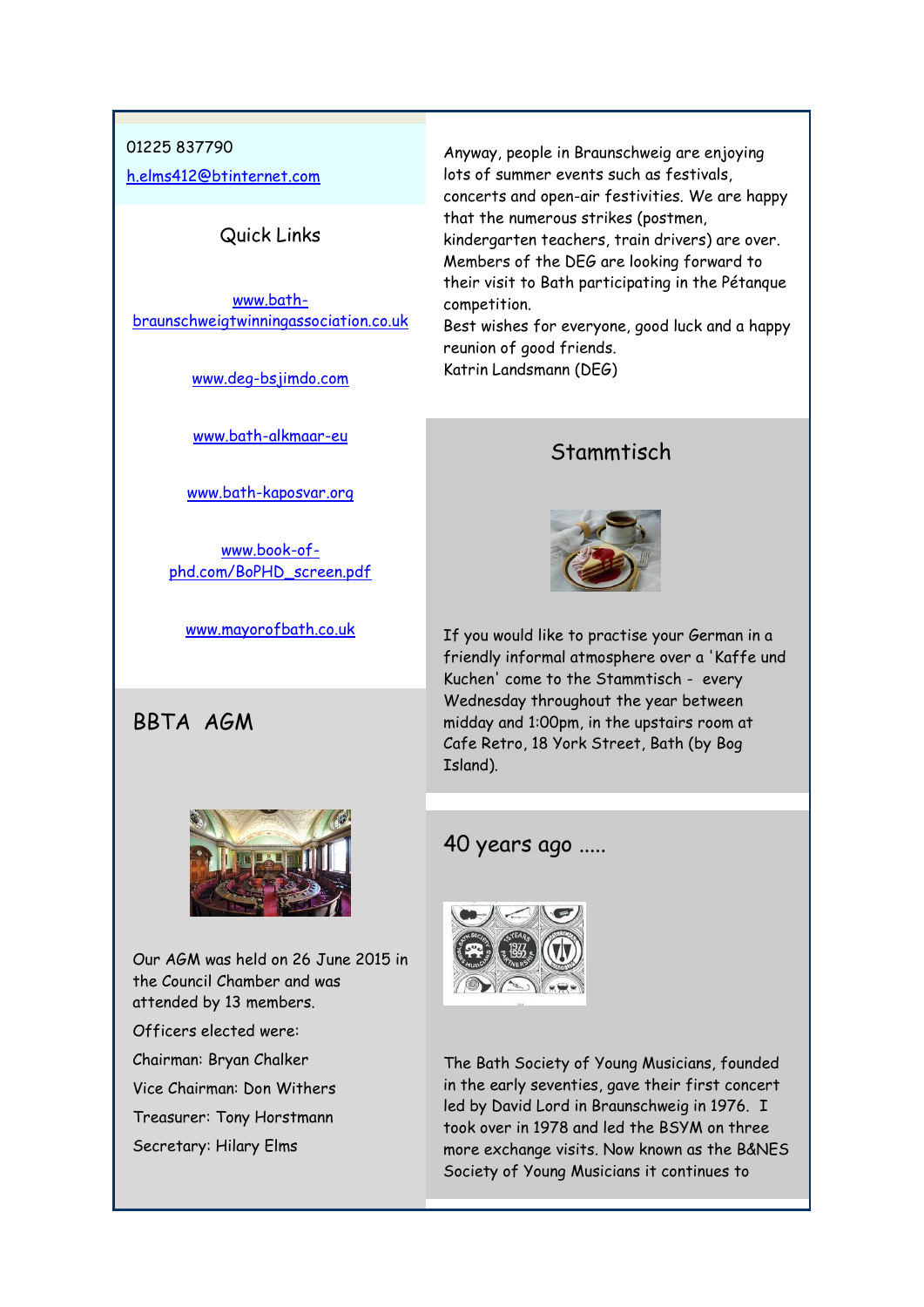# <span id="page-2-0"></span>The Lambeth Walk



After a seven day 140 mile walk from Bath to London four intrepid walkers arrive at Lambeth Palace to deliver by hand a letter to Archbishop Justin Welby inviting him to visit Bath to learn more about the Footprint Project for the restoration of Bath Abbey. BBTA committee member Jeremy Key-Pugh (hatless) is second from the left



BBTA Annual Dinner 15 Oct 2015 at the Rising Sun

## Book from Braunschweig

Our first "Book from Braunschweig", entitled "Altes Land", arrived in Bath at the end of July. The novel is the first work by Dörte Hansen, a native of Husum, and is set in the area of that name in Lower Saxony, bordering the Elbe and Hamburg. The region and its

thrive and rehearses every Saturday morning at Hayesfield School

George Odam.

#### *Did you know?*



**Der Braunschweiger Loewe**

According to legend, Henry Duke of Bavaria and Saxony, whilst on pilgrimage, came across a fight between a lion and a dragon. Henry helped the lion slay the dragon and the faithful lion accompanied Henry back home. After Henry's death in 1195 the lion died of grief. The people of Braunschweig then erected a statue in the lion's honour. A replica stands on the *Burgplatz* in front of the castle in the centre of the city. The original is in the castle.

## Individual Exchange visits:

are you interested in visiting Braunschweig? perhaps staying with a family in Braunschweig? and maybe inviting them to stay with you in Bath?

Contact Treve Erdmenger at the Deutsch-Englische Gesellschaft (DEG) Braunschweig (link above)